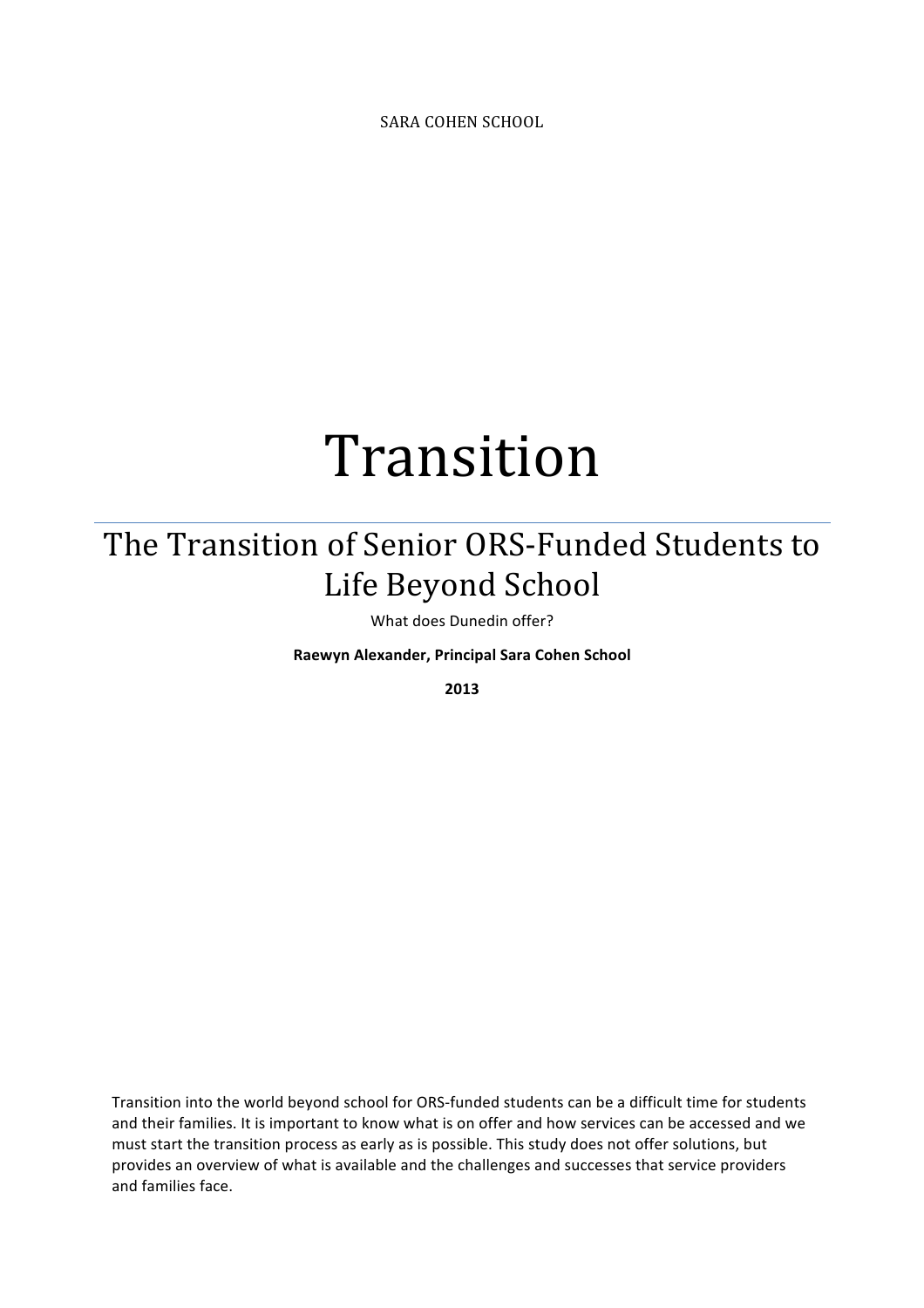**Transition:** the process or a period of changing from one state or condition to another: *students in transition from one programme to another (Oxford Dictionary)* 

Why have I chosen the topic "The transition of senior ORS funded students to life beyond school" as my topic of study?

Ongoing Resourcing Scheme (ORS) funded students are a minority in our education system. Just over 1% of all school-aged students are ORS funded because their learning, health or development needs are greater than those of the remainder of the school population. Once a student is ORS funded they are able to attend school until the end of the year in which they turn 21. A Section 9 Agreement is required for students attending a Specialist School, or for those over 19 in a regular school. Some take the opportunity to remain at school after 18years, some do not. Generally those with an intellectual disability will remain at school for as long as possible to ensure that programmes are in place for when they leave school. In my experience as a mother of a son who was ORS funded, and as a Principal of a Specialist School I have seen a mixture of successful and unsuccessful transition. This led me to want to know why our current transition system in New Zealand is failing a number of our students and is limited in its success for many others. Why is successful transition not the norm? This study does not seek to list the organisations in Dunedin who offer programmes or transition services for students who have left, or are leaving school, as I do not want to single out, or miss out any such organisation. Nor do I seek to name people I have interviewed as I made the assurance that anything told to me in the course of this study would remain anonymous. This is really important when you are dealing with people from competing services in such a small place as Dunedin. It is also important because many of these services are now setting out on a path of working together in some areas in order to enhance the experiences that their clients can have by pooling resources to provide for the common need. This is in its infancy but promises to be an exciting step forward.

My initial thoughts/ questions:

- $\triangleright$  Funding is there adequate funding available through education, health or social development to provide an on-going service which meets the needs of all those requiring it?
- $\triangleright$  Resourcing is the resourcing available able to meet the needs of the students?
- $\triangleright$  Job Opportunities does our current economic climate contribute to not being able to find placements for students/young people?
- $\triangleright$  Personnel are staff adequately trained and do they receive ongoing support which enables them to support young people in their transition?
- $\triangleright$  Are there too many different people/organisations involved in providing the service?
- $\triangleright$  Agencies are they able to provide the programmes that are needed to ensure young people can access their chosen activities?
- $\triangleright$  Do we actually know what is out there, how services work and what we can expect from them? Is this information easily accessible?
- $\triangleright$  Are schools adequately equipped to provide lengthy periods of transition for students?
- $\triangleright$  How soon should senior students start working towards transitioning out of school?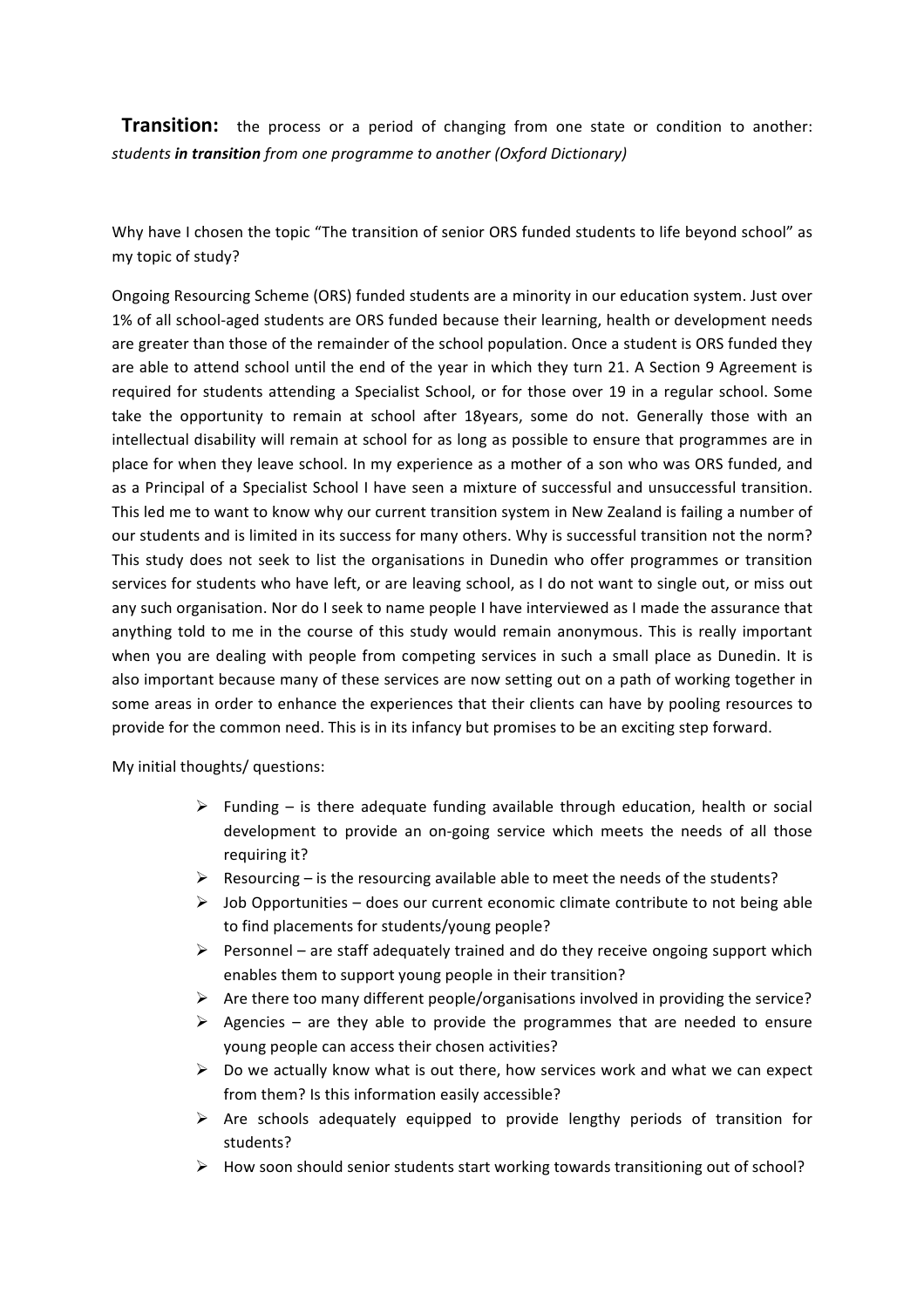# The United Nations Convention on the Rights of Persons with Disabilities

# Article 19 - Living independently and being included in the community

States Parties to this Convention recognize the equal right of all persons with disabilities to live in the community, with choices equal to others, and shall take effective and appropriate measures to facilitate full enjoyment by persons with disabilities of this right and their full inclusion and participation in the community, including by ensuring that:

- a. Persons with disabilities have the opportunity to choose their place of residence and where and with whom they live on an equal basis with others and are not obliged to live in a particular living arrangement:
- b. Persons with disabilities have access to a range of in-home, residential and other community support services, including personal assistance necessary to support living and inclusion in the community, and to prevent isolation or segregation from the community;
- c. Community services and facilities for the general population are available on an equal basis to persons with disabilities and are responsive to their needs.

# Article 27 - Work and employment

1. States Parties recognise the right of persons with disabilities to work, on an equal basis with others; this includes the right to the opportunity to gain a living by work freely chosen or accepted in a labour market and work environment that is open, inclusive and accessible to persons with disabilities. States Parties shall safeguard and promote the realisation of the right to work, including for those who acquire a disability during the course of employment, by taking appropriate steps, including through legislation, to, inter alia:

- a. Prohibit discrimination on the basis of disability with regard to all matters concerning all forms of employment, including conditions of recruitment, hiring and employment, continuance of employment, career advancement and safe and healthy working conditions;
- b. Protect the rights of persons with disabilities, on an equal basis with others, to just and favourable conditions of work, including equal opportunities and equal remuneration for work of equal value, safe and healthy working conditions, including protection from harassment, and the redress of grievances;
- c. Ensure that persons with disabilities are able to exercise their labour and trade union rights on an equal basis with others;
- d. Enable persons with disabilities to have effective access to general technical and vocational guidance programmes, placement services and vocational and continuing training;
- e. Promote employment opportunities and career advancement for persons with disabilities in the labour market, as well as assistance in finding, obtaining, maintaining and returning to employment;
- f. Promote opportunities for self-employment, entrepreneurship, the development of cooperatives and starting one's own business;
- g. Employ persons with disabilities in the public sector;
- h. Promote the employment of persons with disabilities in the private sector through appropriate policies and measures, which may include affirmative action programmes, incentives and other measures;
- i. Ensure that reasonable accommodation is provided to persons with disabilities in the workplace;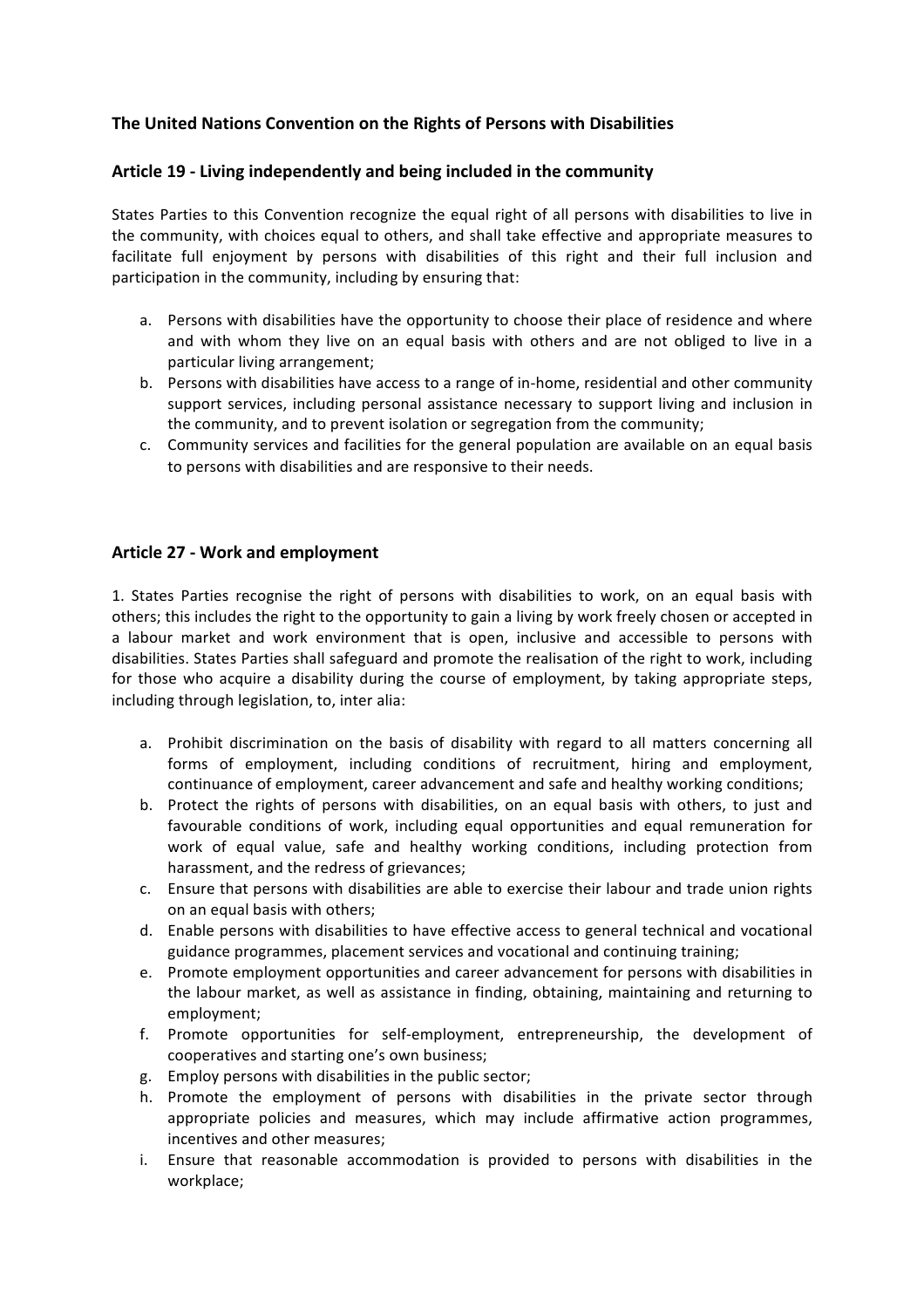- j. Promote the acquisition by persons with disabilities of work experience in the open labour market;
- k. Promote vocational and professional rehabilitation, job retention and return-to-work programmes for persons with disabilities.

2. States Parties shall ensure that persons with disabilities are not held in slavery or in servitude, and are protected, on an equal basis with others, from forced or compulsory labour.

For the majority of ORS funded students life at school and beyond is fraught with difficulties, barriers and can't do attitudes that other students and their parents do not have to face. Right from a time a student with disabilities enters the education system, whether at preschool or school, barriers are put in place. We hear time and again the same statements : "how much funding do they bring?" " there's not enough funding for the support needed", "who will pay the extra for the TA hours required?" We don't often hear "what a wonderful opportunity for our school and its community," or 'let's think outside the square to make this work for your family and for the school".

This doesn't change when these same students reach the end of their schooling. The same questions are asked, but by different agencies and in different settings. It is pleasing to note, however, that in Dunedin, at least, this appears to be changing as organisations and agencies learn to work differently and are able to develop their skill set as new employees come on board. (More about that later)

ORS funded students are able to stay at school until the end of the year they turn 21. If they are attending a local secondary school and have reached the age of 19, then they should have a Section 9 Agreement signed which enables them to stay until the end of the year they turn 21. All students who attend a Specialist School must have a Section 9 Agreement regardless of age.

Recently there has been a push to have students leave school with their age appropriate peers at age 18. For intellectually disabled students and their families, the idea of leaving school can be a daunting, and very scary, thought. There must be a long period of preparation and trial to ensure as much as possible is in place, and working successfully, before the student is taken off the roll of the school which has provided them with security and a sense of achievement over a number of years. This is regardless of where the student will be going on leaving school. For a number of students this may also be a time when they move away from the security of home and into a supported living or residential community. It is really helpful to have one move established and working well before the other is attempted.

I would not attempt to dictate to parents or to the Ministry of Education what is the right age for a student with disabilities to leave school, but having worked with many families over the past 40 years, and with my own son, I do know that the longer they can stay at school, the longer the transition and the more ideas brought to table for discussion around possibilities for a varied and 'needs-based ' programme the more successful the final transition is and the longer it is sustained into the future.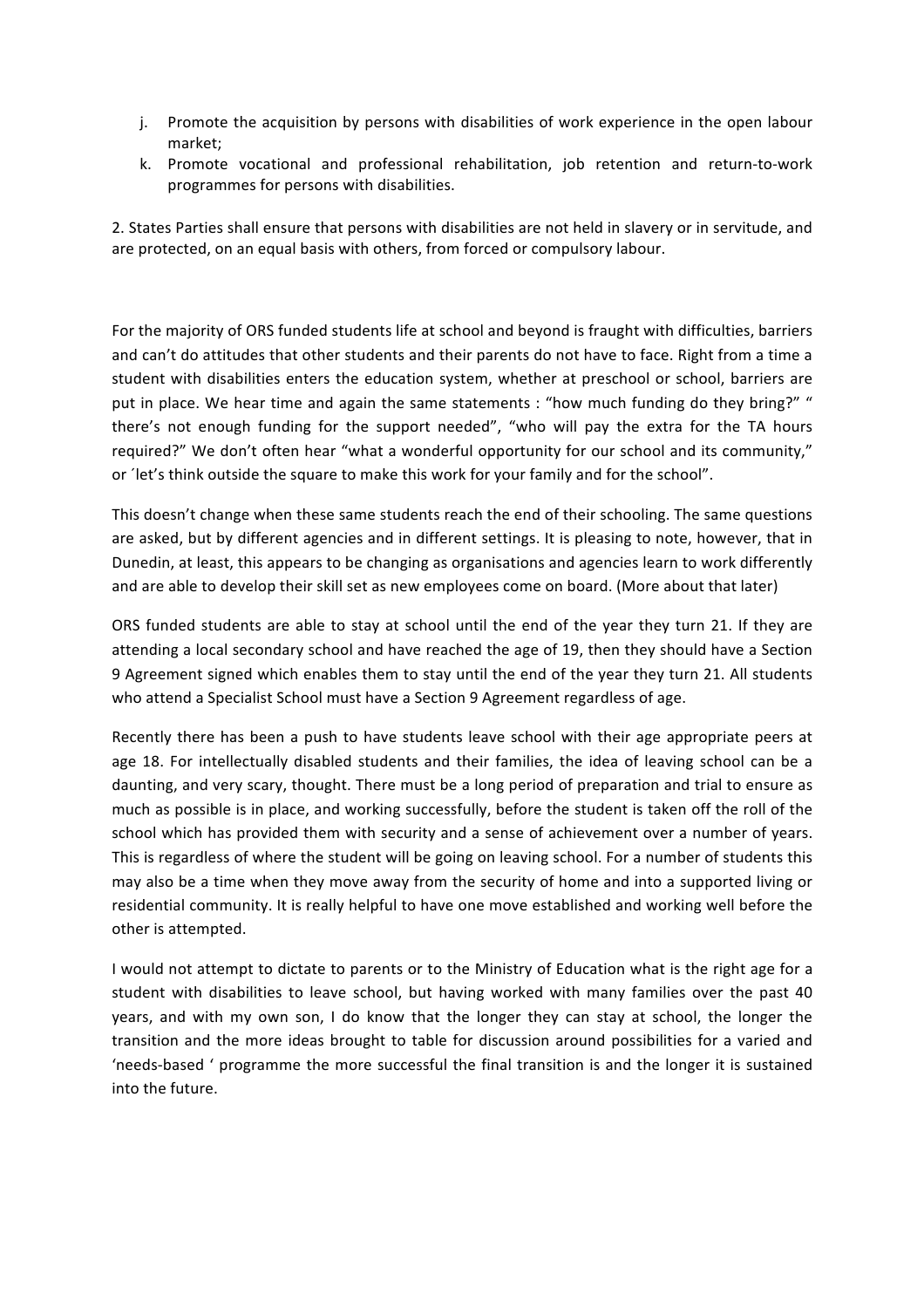#### **What's Out There?**

Dunedin is fortunate to be big enough to have a variety of organisations and agencies offering transition services, day or vocational programmes, supported employment and other activities, and small enough for those organisations to know and respect each other and to meet together for the greater good of their clients and their families. This has been demonstrated by the number of these agencies getting together to learn about and discuss the 'Enabling Good Lives' strategy recently developed by government agencies. (Health and Social Development and Disability Sector – see notes at end). From an initial seminar a working party of interested people has been set up to continue discussions and see what this might look like for Dunedin. I am one of the members of this group.

Currently we have a variety of providers working with our young people and their families or carers. These providers offer day programmes or vocational services, supported employment, drop in centres, work programmes tailored to the needs of clients or the organisation and transition services in some cases. They are funded through the Ministries of Health, Social Development or Education, depending on the age and needs of the client. In my discussions with Managers of these services, the funding always falls short of what is needed and there is a lot of stretching of budgets over a very large surface to ensure that programmes meet the needs of the clients.

As agencies work towards a more needs based and individualised programme system, the funding will have to be stretched even further. No longer is it okay to expect all clients to just fit in with what is offered regardless of their interests or needs. The agencies in Dunedin that offer day or vocational services have all stepped up and are offering programmes designed specifically around the needs of their clients. To do this, however, they require a greater level of staffing and staff who are more knowledgeable and who have training or experience in working with people with disabilities. The costs involved in offering programmes, through having to pay workers more, are then greater and this stretches the available funding even further. But for successful programming which meets the needs of the young, and not so young, people accessing the services, this is what must happen. Gone are the days when it is 'okay' to have someone just sitting in a room full of people because that is all that is available and they might like the company.

As part of this study I spoke to a variety of people. Managers of transition and ongoing services, workers involved in these programmes, transition and supported employment co-ordinators, clients, students going through transition to life beyond school, and parents. The perceived success or failure of the service or experience was entirely based on the individual's perspective rather than on an overview of the whole system or organisation. That, of course, is to be expected as many people involved in this area do have a narrow view which is guided by their own personal experience. Where this was different was in speaking with managers who could talk about the good and the not so good, what changes have been made or need to be made. Generally they had well-defined visions for the future or their service.

Funding, funding, funding – or lack of it. This was the strong message coming through from all providers. To receive \$2.56 per person per hour ( based on a 30 hour week), or \$3900 per annum, with which to provide a broad spectrum of activities and options is only just short of impossible. Even when this funding is shared by having a number of clients involved in the same activity it is difficult to provide a lot of choice. If we take into account staff wages, upkeep of buildings, activity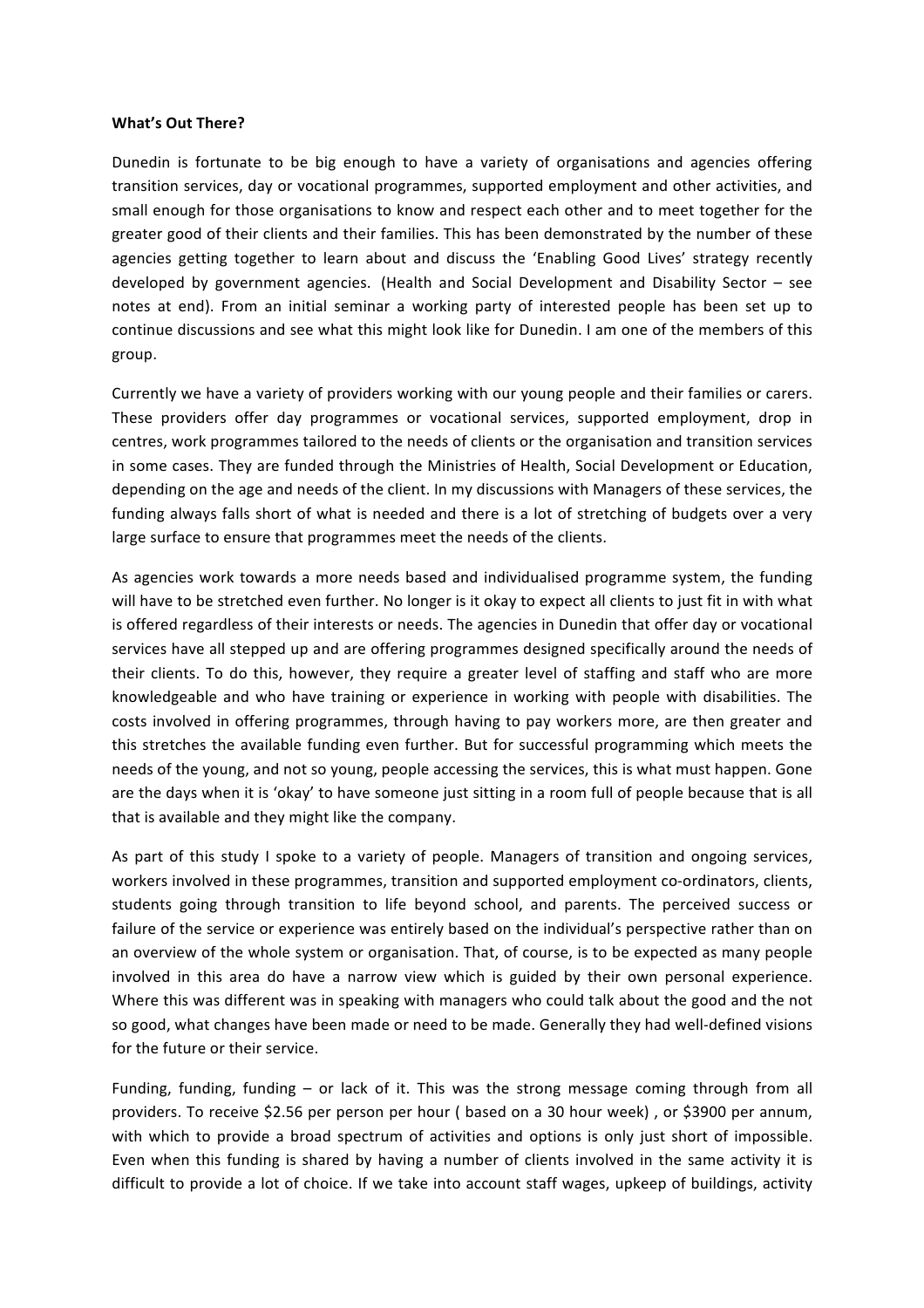costs, transport and all other relevant costs, most are operating on a very tight budget. To employ well qualified and experienced staff, which is the aim of all providers over time, seems to be almost impossible without seeking funding from places other than the current funders – Ministry of Social Development, Health or Education ( through the transfer of ORS funding for those  $18 - 21$  to recognised transition services). At the moment the funding can be used to provide programmes which are recreational as well as ones which involve continuing education and skill learning. From 2014 transition funding for vocational services or day programmes will become outcomes based. Clients will have to fit into one of three categories to guarantee their funding – paid employment, tertiary education, or a recognised training programme. This is unrealistic and unattainable for many of our people with disability, especially those with severe intellectual and/or physical disability. This ideal world attitude demonstrates a total lack of understanding of and empathy for our young people with special educational needs, many of whom rely on the support of other adults for most, or all, of their day to day living.

In talking to Transition Co-ordinators I learned the following.

- Most students still do not get a long enough transition period when preparing to leave school.
- Parents rely heavily on the advice of professionals and are reluctant to start transition early as it is a reality check which is often too hard
- As a transition co-ordinator it is hard not to get involved at a personal level with families this is very hard when we want to do our best for everyone concerned.
- Providers and families are struggling to find a service to suit all needs
- Funding is inadequate to provide everything that is required programmes are still minimal.
- It would be the ideal to be able to provide individualised programmes for everyone requiring one.
- Vocational Services (day programmes) are full with most providers
- There is little work available in Dunedin because employers cannot afford to take on people or have supervisors working with them. It is difficult to have an external supervisor working alongside the client – funding is not there for individualised work like this.
	- There are many common themes here, all focussing more on the negative than the positive. This is an indication of the frustrations providers feel at not being able to offer everything they would like to.
- When programmes don't succeed it is very difficult to pick up the pieces and start again. Sometimes this is because parents lose faith in what can be provided, sometimes because the intensity of staffing required to enable success is just not available.

# What things should transition cover?

- Further education
- Employment
- Income and finances
- Housing or living arrangements
- Support needs
- Cultural needs
- Recreation and leisure
- Advocacy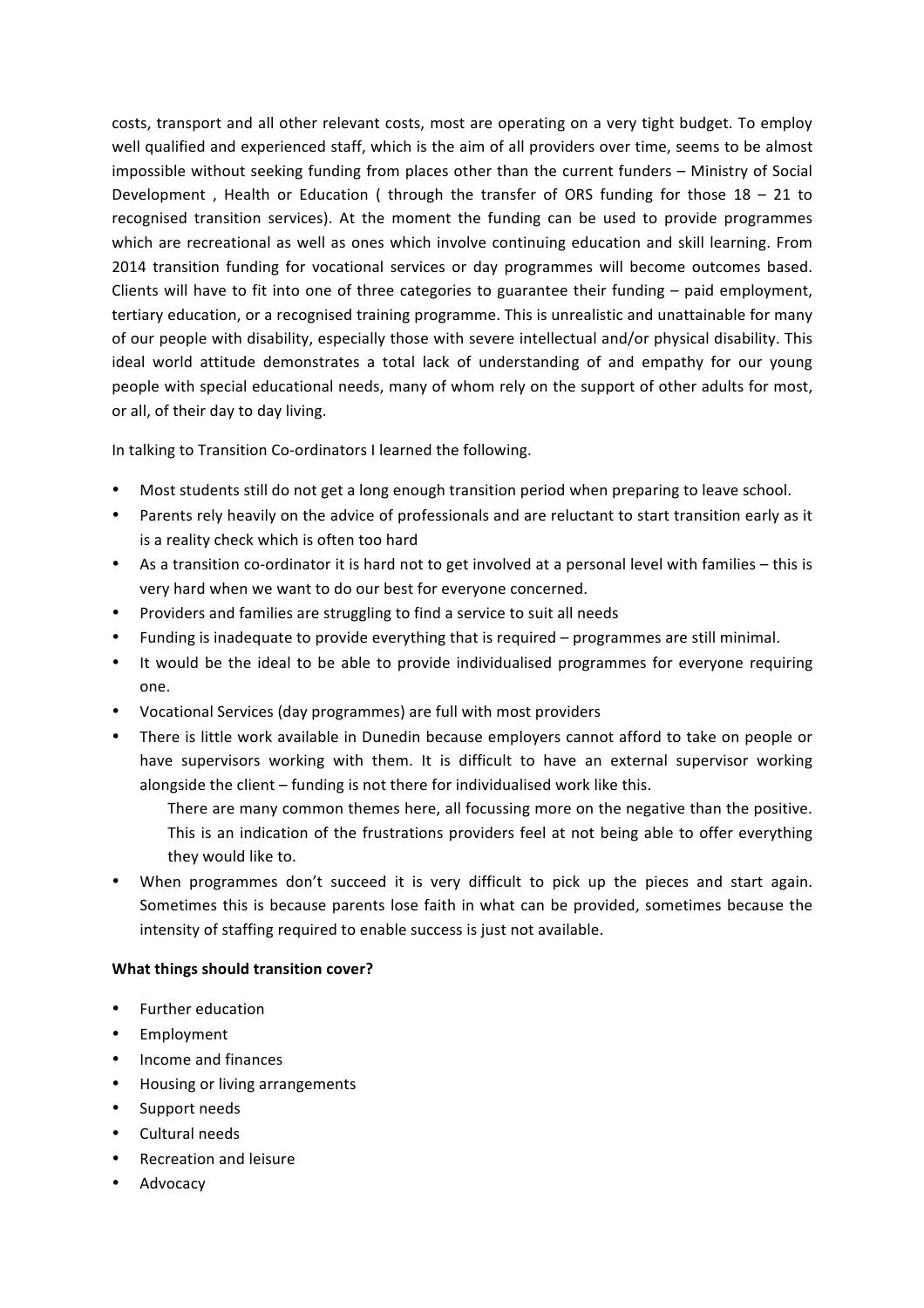- Friends and relationships
- Transport or community access

#### **What services are available?**

- Vocational Services, also known as Day Programmes These operate from many of the organisations offering services to people with disabilities. They usually focus on offering a range of activities from crafts, the arts (visual art, music, dance and drama), swimming and exercise as well as simple home skills such as cooking and baking. Clients generally choose the activities they wish to be involved in, or have them chosen for them if they are unable to indicate their choices. Some people choose a variety of organisations for their week's programme rather than just attending one. This allows for variety and the opportunity to meet and work with different groups of people. It is important for those attending such programmes that there is consistency and a structure that allows for people to feel valued, understood and safe. Vocational Services in Dunedin are stretched to overflowing, budgets are straining to meet demand and most services do not generally have spaces for new clients in 2014 unless these clients have already been involved in transition during 2013 or they come with Very High Needs funding packages that are not reliant on outcomes based results.
- Drop In Centres: As the name suggests, Drop In Centres are run by some organisations to provide a less formal place for people to drop in for all or part of a day. Their clients are generally those living independently or those who can manage their daily lives with minimum supervision. They offer such activities as crafts, pool, card playing, tea and coffee and a chat, as well as visits to local cafes and pubs for a lunch time get together. They also provide access to computers and the internet and are supervised in a less formal manner than day programmes. In many ways they look similar to Vocational Programmes but they do not have such intense supervision. Drop In Centres are becoming more popular as clients are able to choose the activities in which they participate, what days they attend and whether they stay for all, or part, of the day. Transition to these centres must be done over time so that routines are well established and to ensure that this less supervised and less restrictive environment is actually the right place for a young person on leaving school. There are those who, in such a setting, would be very vulnerable and unsafe so it is very important to recognise that, while these centres offer more freedom of choice and have goals towards clients having a good life, they are not the right place for all. As these centres become more established, and as organisations work together to develop ideals similar to the Enabling Good Lives philosophy, we will see them grow and establish themselves as positive options for many young people who are working towards an independent life within their community.
- Supported Employment: The Supported Employment service, offered by some organisations, seeks to find supported work placements for people with a disability. It definitely has varying degrees of success. In this time of growing unemployment in the Dunedin area it is increasingly difficult to find jobs for people with intellectual and physical disability. Staff employed to seek out employment for their clients are feeling frustrated about the barriers being put in place for our young people to achieve their goal of working for all, or part, of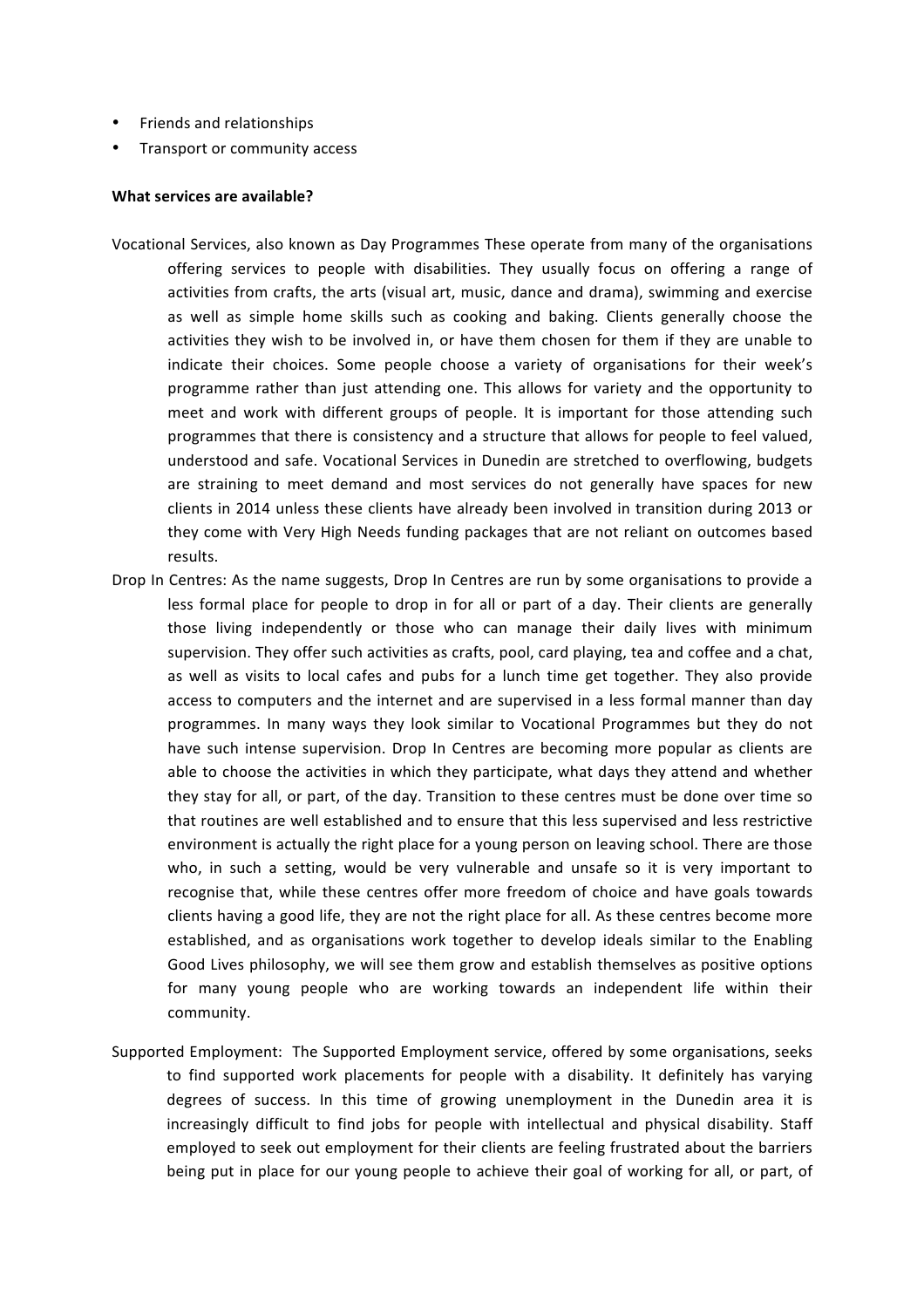the week. As mentioned above there is little work available because employers cannot afford to take on people who are not able to work independently, or have supervisors working with them. It is difficult to have an external supervisor working alongside the client full time as funding is not available for individualised work like this. Many businesses are already working with the minimum staff they can to get by or are cutting staff hours to enable them to continue in business. This does not lead to our disabled community getting employment, or even work experience or volunteering work which is unpaid.

Some organisations have worked around this by setting up their own mini employment or micro-enterprise schemes - firewood, gardening, car washing are examples – which provides their clients with work experience, some payment and a sense of being able to contribute to a working community. These schemes, however, rely on external funding or work contracts to supply to other businesses to enable them to continue and for the workers to be paid. They also rely on having the staff willing and able to supervise the work. In the future this may be an area where families pool support to enable a small group of people to work together to create an enterprise which sees them earning money for the work done.

The Government's insistence on all clients being paid a wage for the work they do in a workshop setting has also meant a big change in who can work and where they can work and means that, for many, where they could work in the safe environment of a 'sheltered workshop', this is no longer the case. This has led to a number of people no longer being able to work because of the level of supervision and assistance they require.

#### **Case Studies**

#### **Liam'aged'23**

Liam is a young man with Down Syndrome. He attended regular schools until the age of 18, at which time he transitioned to a Specialist School where he stayed until the end of the year he turned 21. Alongside the Down Syndrome are ADHD and ODD (Oppositional Defiance Disorder). He lives in a supported house with other flatmates.

During his time at the Specialist School he was transitioned into some work experience placements so that when he left school these activities would be in place for the following year. The school, and his transition funding provider worked together to put suitable activities in place. Liam needs regular monitoring and supervision. He understands superficial commands and instructions and prefers visual aides to help remind him what he must do and how it is to be done.

One of the 'jobs' he had was to collect cardboard from shops in a large and busy Mall. A Social Story was put in place by his school to help both the Mall Staff and shopkeepers, and Liam, know what to do and what was expected. Initially Liam was supported and mentored by the young floor manager of the Mall. He was able to spend time ensuring Liam knew what to do, how to do it, and had time to check regularly that things were going well. However, as in many businesses, the senior management did not understand that Liam needed a large degree of supervision and so, did not allow the floor manager the time to mentor and support Liam. Within a very short time the job fell apart. Liam was not able to cope without supervision, got things wrong and did not have enough time to complete the tasks asked of him. The job became unsustainable and Liam was not able to continue. He was very upset by this. He could not understand why the young mentor could no longer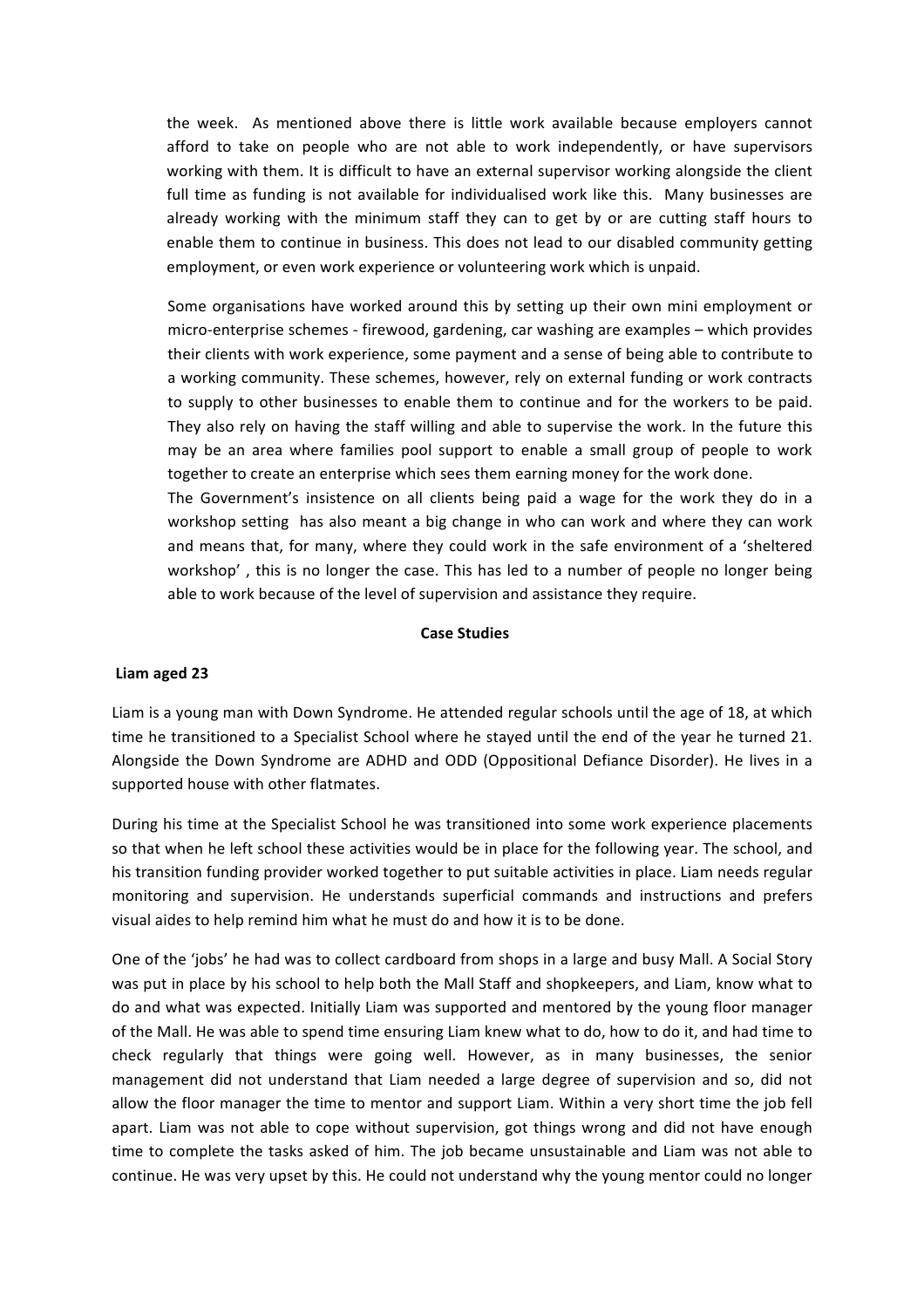spend the time helping him and the mentor felt frustrated and angered at not being able to put in the time he promised to do. It also left him feeling as though he had failed Liam and his family. So much so that he left the job not long after and has branched into totally different work.

So, by the time Liam left school, this work experience had fallen apart and was no longer available. This was to be the job he would go to two days a week and it was no longer available to him. As a consequence his first year out of school was spent in vocational programmes that allowed him to sit around doing very little, lacking motivation and lacking the will to want to work. His visual timetable showed what we was supposed to do but he was expert at persuading staff that he wanted to do something different, resulting in a programme quite different to the one set up. It was almost as if he had found a way of ruling the roost and it was necessary to re-establish, with him, his goals and the expectations that were in place for his learning and continuing education.

# What is the learning from this?

We know that students only succeed when expectations are clear, small learning progressions are expected and all learning is well supported. Support may be from visual timetables and other visual supports, personnel alongside them guiding them and mentoring them, rules in place that are understand by all and are consistent, and that realistic expectations are in place. Thorough preparation is the key to successful transition and, in this case, the preparation of the Mall Boss was not sufficient for him to understand what he needed to be able to do or allow for the work experience to be successful and sustained. We also acknowledge that preparation for those supporting him in his vocational service was not sufficient, and information or support around how best to deal with some of the behaviours he presented needed to be more clearly defined.

# **Lyndon'aged'28**

Lyndon is a young man who has severe epilepsy and learning disabilities. He has a shunt which drains fluid from his brain. He is physically strong and fit but sometimes his seizures make life very difficult for him and his family with whom he continues to live. He has a twin brother who lives in another part of New Zealand.

Lyndon attended regular schools until his final years at secondary when he transferred to a Specialist School. Both he, and his family, were very keen for him to experience as many work opportunities as possible so that a variable and enjoyable programme consisting of work (paid or unpaid) and recreation/leisure was firmly in place by the time he left school. Lyndon independently accesses his local sports' club and joins in rugby and cricket where he can. He is highly respected by the club and is included as part of a senior team as an 'assistant'. He also plays basketball, representing Otago in Special Olympics events.

One of the work placements found for Lyndon was with a small local coal and firewood distributor. Lyndon loved the physical labour involved and would return to school with blackened face and hands having helped bag coal. On leaving school this position was able to continue part time with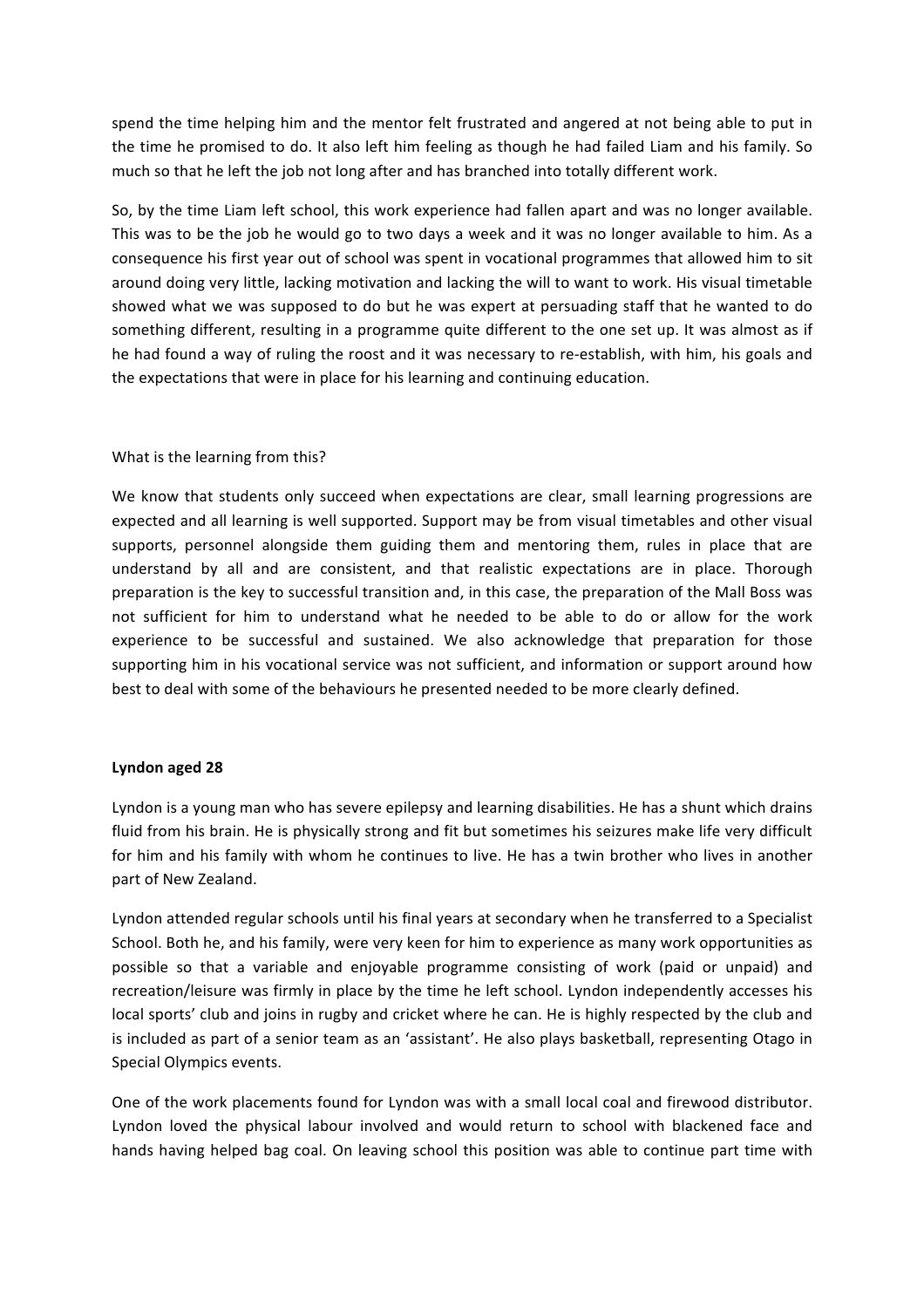Lyndon receiving a very small weekly payment (\$20) for his work. This was on top of his Invalid Benefit.

His mother often commented that he worked much harder than those being paid a full wage and that it was not a particularly equitable arrangement. However, because Lyndon enjoyed it so much it was worth him keeping the job.

Over time the business moved and became primarily a wood merchant. Lyndon continued on, until in 2012 the business finally closed. Lyndon is now without any paid employment and is having to resort to 'vocational programmes' and some volunteer work to keep himself busy. He sees his volunteer work as a job and is very proud of the way in which he supports the organisation through what he does. He is occasionally called in to do extra and this gives him a great sense of pride in his accomplishments as a valued member of the team.

# What is the learning from this?

Employment in paid jobs, even when physically able to do the work, is not readily forthcoming and transition providers are being put in a position of accepting work for the young person at less than equal opportunity status. Our young people are generally not able to advocate for themselves and rely on others to do this for them. Lyndon thought that having the job was okay and because he got a few dollars in his hand he felt valued. His parents would have felt he was more valued if he had been offered the minimum wage, even if for a few of the actual hours he worked.

Doing volunteer work with an established charity has given him a sense of pride and a recognition that he is valued within an organisation involved in the well-being of people.

Our job as advocates needs to be clearly defined and the definition shared with all transition providers so that we have a common ground from which to work.

# **Allan'– aged'28**

Allan is a young man with Autism and Learning Difficulties. He also struggles with his emotional and mental health and wellbeing. He lives at home with his mother and her partner. For the majority of his schooling he attended regular schools, transitioning to a Specialist School in his senior secondary years. Allan's passion is helping others, especially those less able than himself. While at school he expressed this interest and an interest in obtaining his driver's license.

In his final year of school Allan worked with a number of other students towards his learner's license. He achieved this goal while still at school and proceeded to learn to drive a small motor scooter on which he gained his restricted license. He has since moved to a more powerful 3 wheeler motor bike and his full license. This is his means of mobility and he is very proud of this achievement.

Finding activities of interest for transition for Allan while still at school were rather challenging. He is shy and does not like to put himself into new situations without considerable preparation. He was encouraged to attend his local gym with one of his classmates, who lived in the same small town and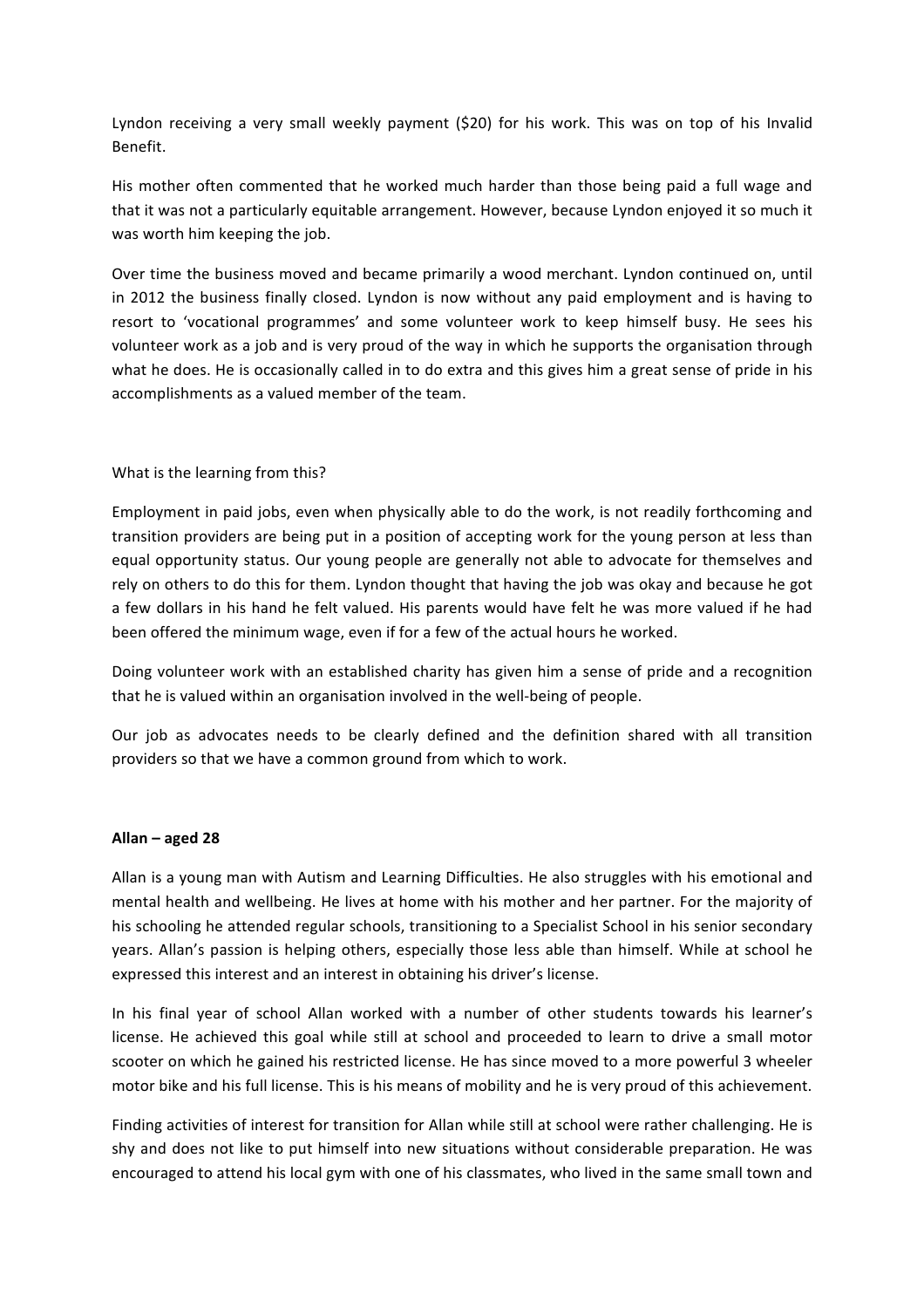this became a time they could share and continue a friendship. Allan did not want to work in any other way than helping others so he was given opportunities to support other students at school. This proved to be quite successful, and it was felt, that with some close monitoring and mentoring he would possibly cope as a Teacher's Aide. He was offered this as work experience one day a week for the following year.

As Allan's confidence grew so did his ability to make decisions and work alongside students without constant support. He was assigned to one classroom and was able to build a working relationship with the teacher, teacher's aides and students. This proved to be very successful and Allan has remained at the school as a paid Teacher's Aide, working in two different classrooms, for one or two days a week – sometimes paid for both days, sometimes as a volunteer with transport costs paid by the school. This arrangement works well for Allan so that he can retain his full Invalid Benefit and have some extra money for himself. He is paid according to the Collective Agreement for Support Staff and has moved up the scale each year.

#### What is the learning from this?

Careful and sustained preparation is required to enable to allow this student to feel comfortable in the situation he is in. While he knows all staff well, he still finds it difficult to communicate with them in more than a couple of words. There are one or two exceptions. Mentor staff have taken considerable time explaining to him the importance of communicating openly with other staff. He has no problem communicating with the students as he knows from personal experience how they are feeling. We must remember that people with autism are not always good communicators so steps must be put in place to make this easier. Keeping in contact with his supported employment supervisor is also important. His supervisor cannot believe how far he has come over the past year but is quick to acknowledge that strong supports are in place to make this employment work.

#### **Beth'– Aged'23**

Beth was diagnosed as a young child with a number of conditions which indicated she might not be able to walk or talk. Thankfully she proved the doctors wrong but she does have Global Developmental Delay which has meant her learning and self-management continues to be a challenge for her. She attended regular schools until part way through Year 10 when her mother and father (reluctantly) made the decision to move her to a specialist school because the regular school was unable to cope with her behaviour and her complex learning needs. Beth remained at school until the end of the year in which she turned 21.

In her final year at school it was established that Beth would benefit from further learning on leaving school. Transition was provided to a service that allowed Beth to learn in a supported environment but which allowed her to make choices as to what her learning might look like. It was also established that Beth needed some recreational or leisure activities and this was set up for one day a week. Beth had also shown skill when working with younger students and expressed a desire to do this on leaving school. She had supported students in this class on their weekly day out in her final year at school. It was acknowledged that this would need to be well supported and supervised and that Beth would need clear guidelines as to what was expected of her at all times, especially when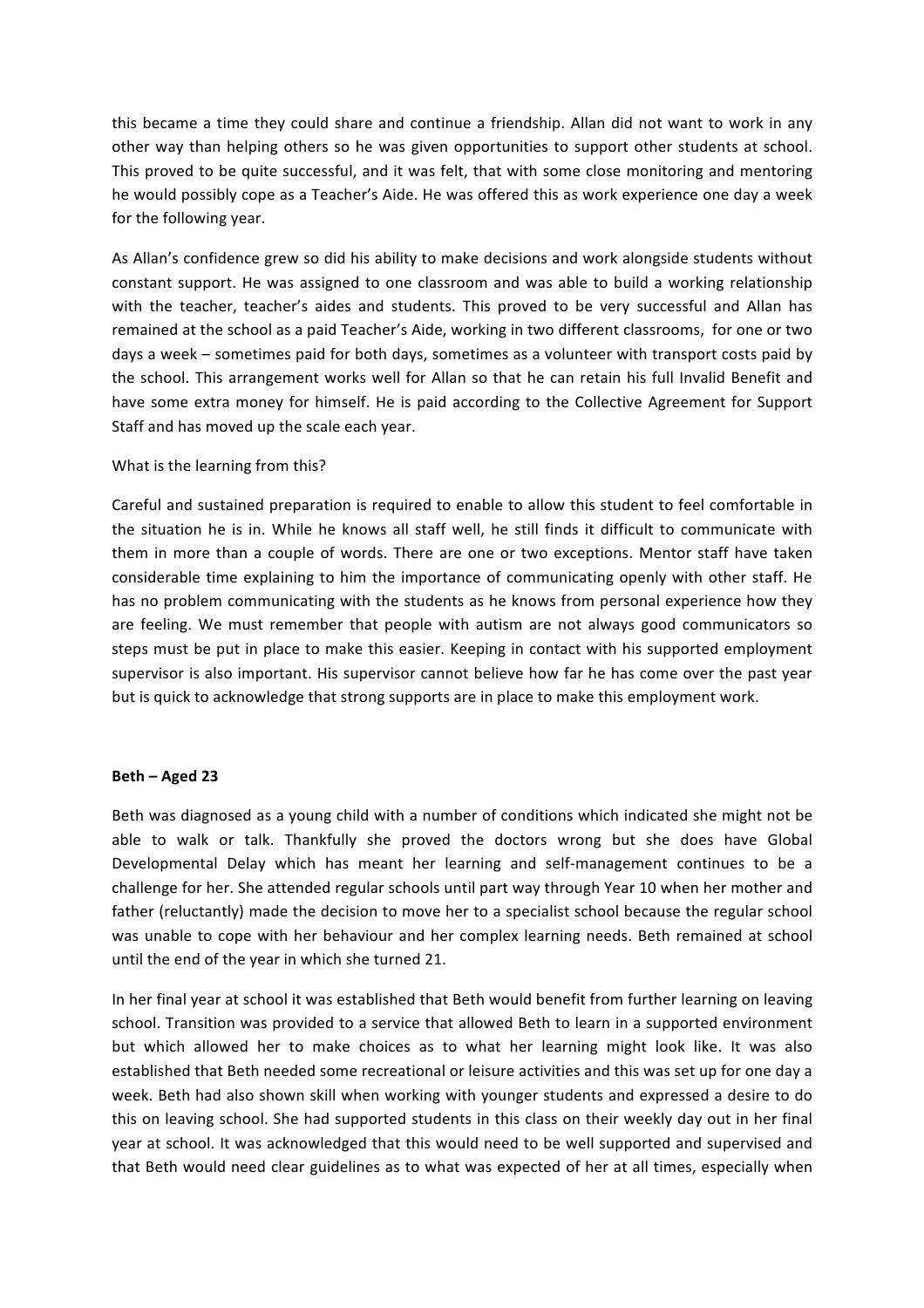mixing with older students. The specialist school gave her the opportunity to work as a volunteer in their junior satellite class one day a week in the year after she left school and this has continued. Beth still needs close supervision and direction as she is inclined to forget that she is an adult helper in the room and, when in the company of senior students, will revert to being part of the student group, often making inappropriate comments and acting quite childishly. Beth works one on one with the junior students, reading to them, helping them with their activities and helping the staff with set tasks. It would be very difficult for Beth to sustain a paid position at this stage.

# What is the learning from this?

Transition for Beth to the learning centre was well-managed and worked well. She currently spends three days a week there but as its funding is now only certain for another year, this may come to an end. There should have been more time spent on transition to working with the younger students even though she had accompanied them on their day out in her last year at school. This, less formal setting, was ideal as she had to follow the direction of the staff but once she was spending a day in the classroom this was, initially, less successful as she did not have the direction required to make her job meaningful for an entire day. Once more planning and direction was put in place this became easier for Beth. She also learned the routines of the classroom and could work out some of the things needing to be done. Because Beth is socially immature and seeks out male attention ( as in wanting boyfriends) there have been times when staff have had to remind her that she is acting in a staff capacity and not that of a fellow student when visiting the base school and coming into contact with senior students. It is important, when transitioning a student, that their needs are well understood and well supported. Because Beth was transitioning for volunteer work, to a setting where we assumed staff knew her well, it took us a while to see that her support needs were not being met.

# What might the future look like?

# **Enabling' Good' Lives : Report' from' the' working' Party' Reporting' to' Tariana' Turia,' Minister' for' Disability'Issues.**

A good life would mean disabled people:

- $(1)$ do everyday things in the community
- (2) will not have to go to special places that just provide support for disabled people

(3)say the kinds of support they need and make sure the money for their support is spent on these things.

It suggests a new way for the future. There has been a focus on supporting people to be included and doing things in the community.

- The Working Group said disabled people now want:
- to have more chances to take part
- $\bullet$  to be included
- more choices about the people and organisations that can give support
- more control over who gives support.

There are 2 problems with the way support is at the moment:

• day services are being run from centres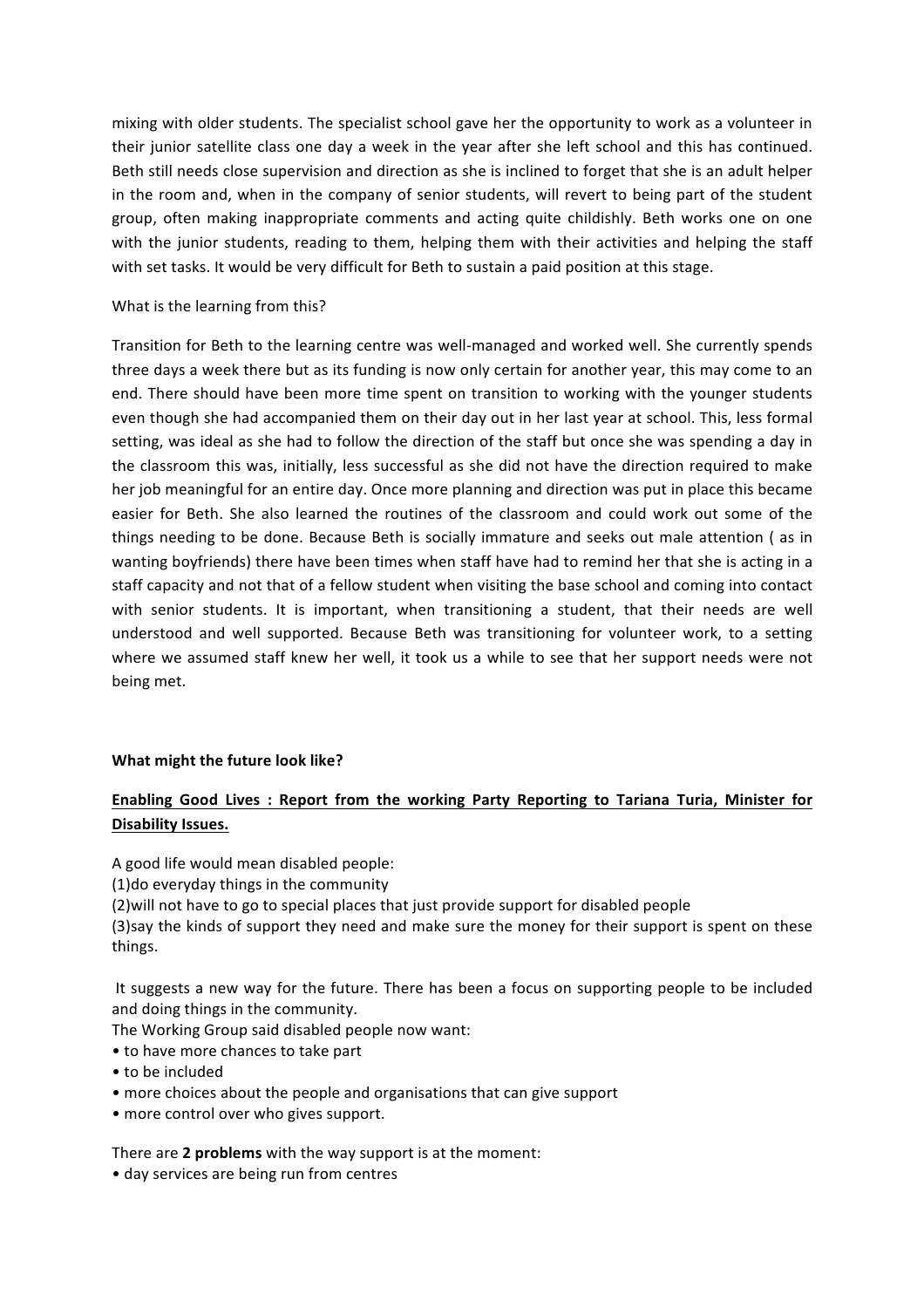$\bullet$  the way the funding is used can't be changed.

Some people still think that it is ok for disabled people to go to day services in centres if they do not have paid work.

Some disabled people need this level of support.

The Working Group thinks:

- there are people going to day services who don't need this level of support
- day services support people in groups and people miss out on doing what they want to do.

They believe:

- All disabled people would be better off being more included and involved in their communities.
- In the future most support will not be based at a day base or centre.
- In the future support will be around the person's whole day, not just what the person does during the day.

The Working Group:

- knows that there will still be some people who need day services in a centre
- says any support should be focused on a person, not a group of people.

# Goals for supporting disabled people into the future

The Working Group came up with 10 goals they thought were important when planning support for disabled people:

# 1. Control

\_%disabled%people%are%in%control%of%their%lives%and%who%supports%them.

\_ disabled people are supported to set their own goals and take part in activities of their own choice. 2. Support

\_ look at what support a person needs across their whole day, rather than split up the support into the support you need during the day and support where you live.

# **3. Having a life**

\_ disabled people and their family/ whanau are supported to dream about what a good life might look like and how this can happen.

# **4.'Respect**

\_ what disabled people and their families say is taken seriously.

\_ support should always be a good experience.

# **5. Being in the community**

\_ services everyone can use are easy for disabled people to get into and use.

\_ separate disability supports are not the first or only choice.

# **6.'Relationships**

\_ disabled people and their families will be supported to connect with other people.

# **7. Inclusive communities**

work with and support communities to be more welcoming and include disabled people.

# **8.'Support'is'easy'to'get**

\_ any supports for disabled people are easy to get, use and understand.

# **9. Start early**

- \_ talk to family/ whanau when children are very young.
- \_ support family/ whanau to:
- dream big for their disabled child
- have community networks
- have support outside of paid support services
- know how to support their child to grow up to be independent, skilled adults.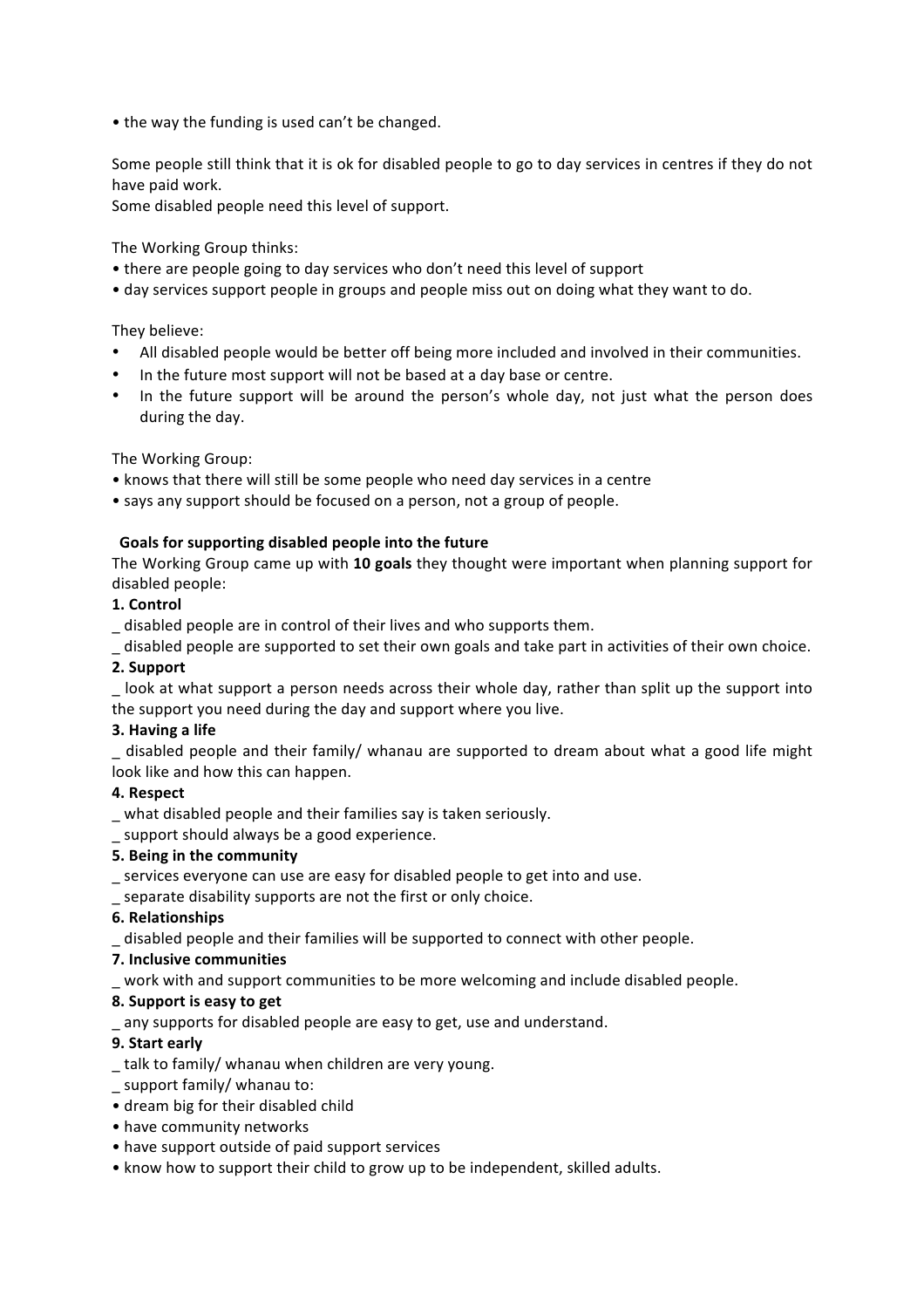#### 10. Have the right support

- \_ support comes in different ways for different people.
- \_ support changes as people's lives change.

From these they came up with the 10 Principles listed below:

#### **Enabling Good Lives Principles**

**Self determination - tino rangitiratanga:** disabled people are in control of their lives, and supports are tailored around their interests, preferences and goals.

*Whole of life:* supports are designed to take a whole of life approach (ie people's lives are not compartmentalised into day, night, home, community etc).

*Ordinary life outcomes*: disabled people and their family/whanau are supported to imagine what a good life might look like and how this can be achieved. They have opportunities to work, contribute, learn, have relationships, have a family, have a home, take part in their culture and participate in recreation and sport - like others at similar stages of life.

*Mana enhancing:* empowerment: values the contributions of disabled people and their families, and ensures support provided empowers them – ie support should be invisible, not diminishing mana.

*Mainstream is the default:* community based or generic supports are made accessible and available to disabled people before separate disability supports are provided.

**Kotahitanga tatou – whanaungatanga:** supports are based around relationships - a unified partnership connecting disabled people and their family and whanau with communities, building supportive relationships, and encouraging community responsibility.

**Manaakitanga** *- Community building*: engage and support communities to be more welcoming and  $inclusive$  of disabled people – create accessible communities.

**Simplicity:** supports are simple, easy to access, are the least restrictive they can be, and make things easier for the disabled person.

**Timatanga (beginning early):** invest early in families and whanau to support them to be aspirational for their disabled child, to build community and natural supports and to support disabled children to become independent, skilled adults.

*Flexibility:* supports meet the continuum of need and are responsive to people's changing needs and aspirations over time.

The new way of supporting people would mean disabled people could have everyday life in everyday places.

The new way would support people to achieve goals in:

- learning new things
- working
- spending time with friends
- having relationships and a family
- $\bullet$  taking part in the community
- taking part in cultural activities.

#### **Making'the'Community'better**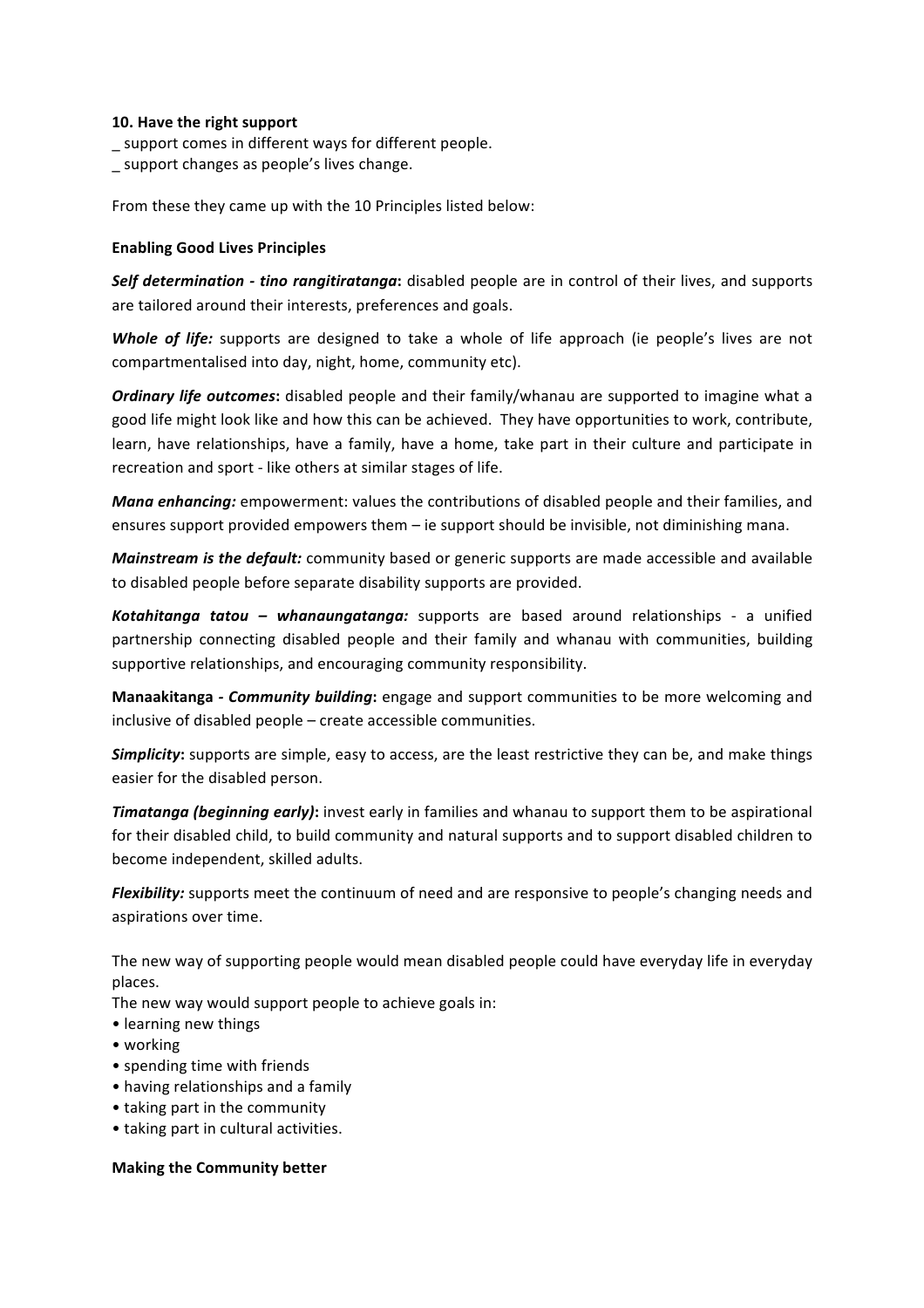There would be support for community to:

- learn about making buildings easy for disabled people to get into and around in.
- teach bosses how they can support disabled people to be workers in their workplaces.

# How would this affect Transition beyond school?

- Transition would have to be flexible and would need to start early. 14 years of age is a time when we start looking at transitional and vocational choices for our students as it is a time when we narrow the focus of the IEP to concentrate on the skills required to enable a student to live successfully within the community of their choice. Schools would require support so that transition services could be on board early and so that transition could be made as seamless as possible. It would be ideal, in many circumstances, for the school to provide the transition service as we know the students and their families best.
- Transition would mean looking at a broader range of learning, work and recreation or leisure activities than is currently available. There would need to be widespread education in all areas of the community so that disabled people would be seen for their ability and the positive aspects they bring to a community.
- There would be a place for innovative ideas and services that could provide people with appropriate needs-based activities and experiences.
- There would need to be support, through the appropriate Government Agencies, for businesses and workplaces willing to employ those with a disability. This could take the form of additional staffing or monetary incentives that would enable businesses to employ mentors to work alongside those with a disability to ensure their success.
- Families/whanau would need to be better supported so that they are aware of what is available and how they can access services and support. This support should start early, be on-going and seamless.
- Funding would need to be flexible and shared by groups of people/agencies wanting to support individuals or small groups of people with similar interests and skills. Funding would also need to be realistic to ensure well-trained and skilled staff are retained to work with families, employers and programme providers. This funding would need to be able to cover any necessary training for staff involved in transition and mentor support.
- People with disability would need to be listened to or they would require strong advocates who know them well. Often those with physical disability are heard but there are those with intellectual disability who do not have a voice. These are the people who cannot verbalise their needs, who are unable (because of the extent of their disability) to make obvious choices, or who when given choices are not actually given the right ones. Sometimes we assume that everyone wants to be in a regular, ordinary setting but this is not always the case. We must ensure we do not push our views onto those who cannot speak for themselves.
- New Zealand would need to become a society where inclusive practice is the norm, where the Disability Strategy is a living document and where the rights of all people are recognised and catered for. Everyone would feel valued, would have a good life and would be able achieve their goals and their dreams.

# **In'Conclusion:**

Transition is alive and well in Dunedin but there are parts that cause frustration for the providers, clients and families. Transition beyond school must start early and be well supported so that, at whatever age a young person decides to leave school, there are programmes in place that are well managed and successful.

All services are working hard to provide quality programmes and activities for all clients, based on their identified needs and goals, however, most services are finding it difficult to find places for all those wanting to enrol.